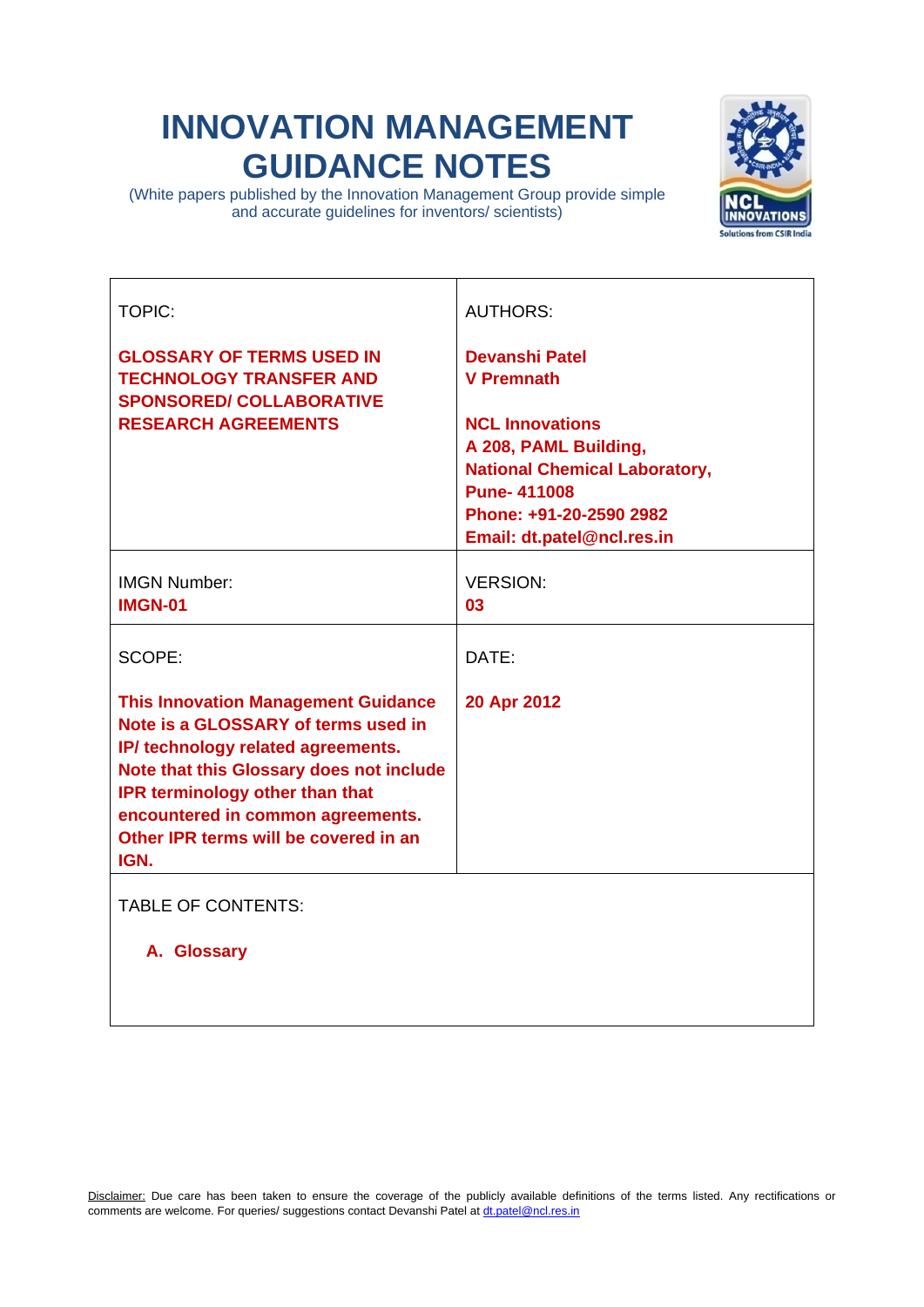## **GLOSSARY (in alphabetical order)**

|     | <b>Terms</b>                               |                                                                                                                                                                                                                                                                                                                                                                                                                                                       | <b>Source</b>                                                                                                                                                             |
|-----|--------------------------------------------|-------------------------------------------------------------------------------------------------------------------------------------------------------------------------------------------------------------------------------------------------------------------------------------------------------------------------------------------------------------------------------------------------------------------------------------------------------|---------------------------------------------------------------------------------------------------------------------------------------------------------------------------|
|     | Annual maintenance<br>royalties            | License agreements require an annual royalty payment each year, due on the<br>anniversary date of the execution of the license. This fee is typically 100% creditable<br>toward earned royalties otherwise due in a given year. The annual fee is essentially a<br>"diligence" provision. For example, this fee, together with other written diligence,<br>ensures that a licensee can't sit on a technology and not continue to develop and sell it. | http://stevens.usc.edu/license_re<br>venue.php                                                                                                                            |
| 2.  | Annual minimum<br>royalties                | Annual minimum royalties are annual fees paid to keep the license in place when<br>product sales do not reach a minimum threshold. When sales reach a level at which the<br>running royalty exceeds the minimum royalty, then the company would pay the larger<br>amount. An annual minimum royalty is not assessed in addition to a royalty on sales.                                                                                                | http://www.ornl.gov/adm/partners<br>hips/licensing/licensing_guidelin<br>es.shtml                                                                                         |
| 3.  | Assignee                                   | A party to which a transfer of property, rights, or interest is made                                                                                                                                                                                                                                                                                                                                                                                  | http://www.thefreedictionary.com<br>/assignee                                                                                                                             |
| 4.  | Assignment of<br>ownership rights          | Assignment of rights under a contract is the complete transfer of the rights to receive<br>the benefits accruing to one of the parties to that contract.                                                                                                                                                                                                                                                                                              | http://en.wikipedia.org/wiki/Assig<br>nment (law)                                                                                                                         |
| 5.  | Author                                     | Author means faculty, students, staff or visiting faculty who has/have written or created<br>a creative work.                                                                                                                                                                                                                                                                                                                                         | http://www.ircc.iitb.ac.in/IRCC-<br>Webpage/Images/ip-<br>policy.html#conflict                                                                                            |
| 6.  | Background IP                              | Intellectual Property deemed to be relevant to the project and already owned by the<br>Parties on the date of signature of this agreement.                                                                                                                                                                                                                                                                                                            | Annex 8: Intellectual<br>property<br>Science<br>Peace,<br>rights,<br>for<br>NATO-<br>http://www.nato.int/science/infor<br>mation_for_grantees/projectplan<br>s/index.html |
| 7.1 | Collaborative activity                     | Collaborative activity is the research undertaken by institute personnel in cooperation<br>with industry and/or another researcher(s) who are not institute personnel.                                                                                                                                                                                                                                                                                | Rephrased-<br>http://www.ircc.iitb.ac.in/IRCC-<br>Webpage/Images/ip-<br>policy.html#conflict                                                                              |
| 8.  | Commercialization                          | Commercialization is the process or cycle of introducing a new product or production<br>method into the market.                                                                                                                                                                                                                                                                                                                                       | http://en.wikipedia.org/wiki/Com<br>mercialization                                                                                                                        |
| 9.1 | Compulsory license                         | Using compulsory licenses, a government may force a patent proprietor to grant use to<br>the state or others. Usually, the holder does receive some royalties, either set by law or<br>determined through some form of arbitration.                                                                                                                                                                                                                   | http://en.wikipedia.org/wiki/Gloss<br>ary of patent legal concepts#C                                                                                                      |
|     | 10 Confidential information                | Information not in the public domain and declared confidential by parties as such in a<br>MOU/Agreement that has been signed by the parties.                                                                                                                                                                                                                                                                                                          | http://www.ircc.iitb.ac.in/IRCC-<br>Webpage/Images/ip-<br>policy.html#conflict                                                                                            |
|     | 11 Confidentiality<br>agreement (CA or CDA | Confidentiality agreement (also known as non-disclosure agreement) is a legal contract<br>between at least two parties that outlines confidential material, knowledge, or                                                                                                                                                                                                                                                                             | http://en.wikipedia.org/wiki/Non-<br>disclosure agreement                                                                                                                 |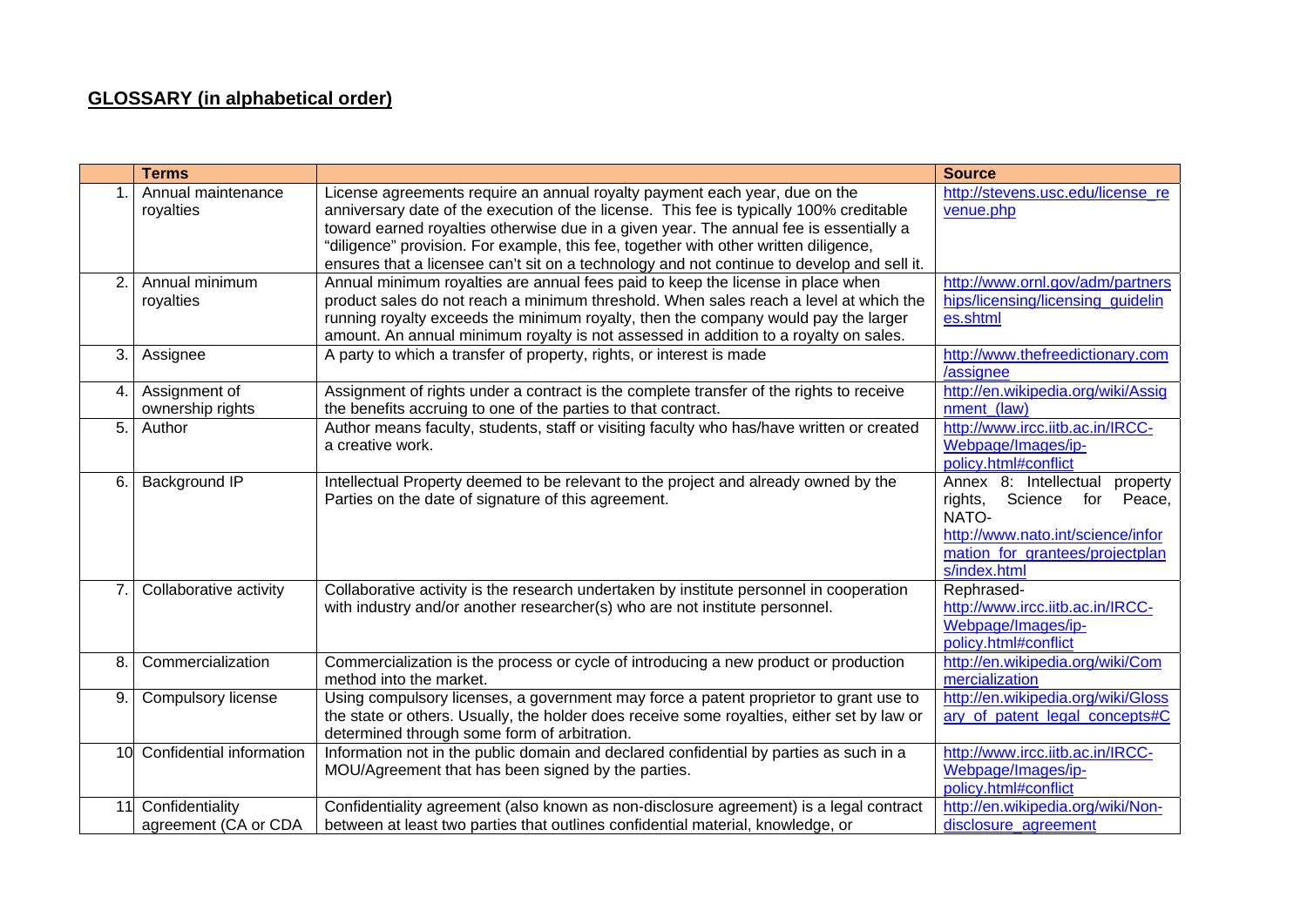|    | or NDA)                                  | information that the parties wish to share with one another for certain purposes, but<br>wish to restrict access to or by third parties                                                                                                                                                                                                                 |                                                                                           |
|----|------------------------------------------|---------------------------------------------------------------------------------------------------------------------------------------------------------------------------------------------------------------------------------------------------------------------------------------------------------------------------------------------------------|-------------------------------------------------------------------------------------------|
|    | 12 Conflict of interest                  | Conflict of Interest or a Potential Conflict of Interest exists when an inventor/author is or<br>may be in a position to use either creative work or influence for unmerited personal or<br>family gain.                                                                                                                                                | http://www.ircc.iitb.ac.in/IRCC-<br>Webpage/Images/ip-<br>policy.html#conflict            |
|    | 13 Copyright                             | Copyright is a legal concept, enacted by most governments, giving the creator of an<br>original work, exclusive rights to it, usually for a limited time.                                                                                                                                                                                               | http://en.wikipedia.org/wiki/Copyr<br>ight                                                |
|    | 14 Copyrightable work                    | Copyrightable Work is a creative work that is protectable under copyright laws.<br>Copyright protection is available for most literary, musical, dramatic, and other types of<br>creative work, including software, teaching materials, multimedia works, proposals, and<br>research reports.                                                           | http://www.ircc.iitb.ac.in/IRCC-<br>Webpage/Images/ip-<br>policy.html#conflict            |
|    | 15 Cross licensing                       | A legal agreement in which two or more parties that have potentially conflicting patent<br>claims, or other conflicting IP rights, reach an agreement to share the IP rights in<br>question through a reciprocal licensing arrangement.                                                                                                                 | http://www.iphandbook.org/hand<br>book/back/ipHandbook-<br>Glossary.pdf                   |
|    | 16 Cumulative earnings                   | Cumulative Earnings from a patent/patent application are the total earnings to date<br>obtained from the commercialization of the patent/patent application.                                                                                                                                                                                            | http://www.ircc.iitb.ac.in/IRCC-<br>Webpage/Images/ip-<br>policy.html#conflict            |
|    | 17 Design registration                   | Registration of the novel non-functional features such as shape, or ornamentation of a<br>product                                                                                                                                                                                                                                                       | http://www.ircc.iitb.ac.in/IRCC-<br>Webpage/Images/ip-<br>policy.html#conflict            |
| 18 | Differential pricing<br>(tiered pricing) | The practice of setting different prices for different markets- typically higher prices in<br>richer markets and lower prices in poorer markets.                                                                                                                                                                                                        | http://www.iphandbook.org/hand<br>book/back/ipHandbook-<br>Glossary.pdf                   |
|    | 19 Due-diligence                         | Investigations undertaken to assess the ownership and scope of one or more IP rights<br>that are being sold, licensed or used as collateral in a transaction. This is done in order<br>to identify business and legal risks associated with the IP rights being analyzed.                                                                               | http://www.iphandbook.org/hand<br>book/back/ipHandbook-<br>Glossary.pdf                   |
|    | 20 Earned royalty                        | An earned royalty is a percentage of the net sales price of a licensed product, and is<br>negotiated and reflected in the license agreement. An earned a royalty is expected in<br>every license agreement.                                                                                                                                             | http://stevens.usc.edu/license_re<br>venue.php                                            |
|    | 21 Evaluation agreements                 | These agreements are entered into with prospective licensees who wish to use<br>chemical compounds, prototypes, biological materials, copyrighted materials or<br>software programs for evaluation purposes only within a limited timeframe.                                                                                                            | http://www.chla.org/site/c.ipINKT<br>OAJsG/b.6330865/k.A72C/Gloss<br>ary of Terms.htm     |
|    | 22 Exclusive license rights              | Licensing rights with exclusivity with respect to one or more of the following:<br>scope/field, context, market, territory or time. 'Exclusive' does not mean 'one and only'<br>license granted, but only that the licensor agrees not to grant other licenses that have<br>the same rights within the scope or field covered by the exclusive license. | Rephrased-<br>http://www.businessdictionary.co<br>m/definition/exclusive-<br>license.html |
|    | 23 Field-of-use license<br>arant         | A field-of-use license grants rights to the licensee to practice, not all uses of the<br>licensed technology, but only a subset of those uses.                                                                                                                                                                                                          | http://www.iphandbook.org/hand<br>book/ch11/p08/                                          |
|    | 24 Field-of-use limitation               | A provision in a patent license that limits the scope of what the patent owner authorizes<br>a manufacturing licensee (that is, a licensee that manufactures a patented product or<br>performs a patented process) to do in relation to the patent, by specifying a defined                                                                             | http://en.wikipedia.org/wiki/Gloss<br>ary of patent legal concepts#F                      |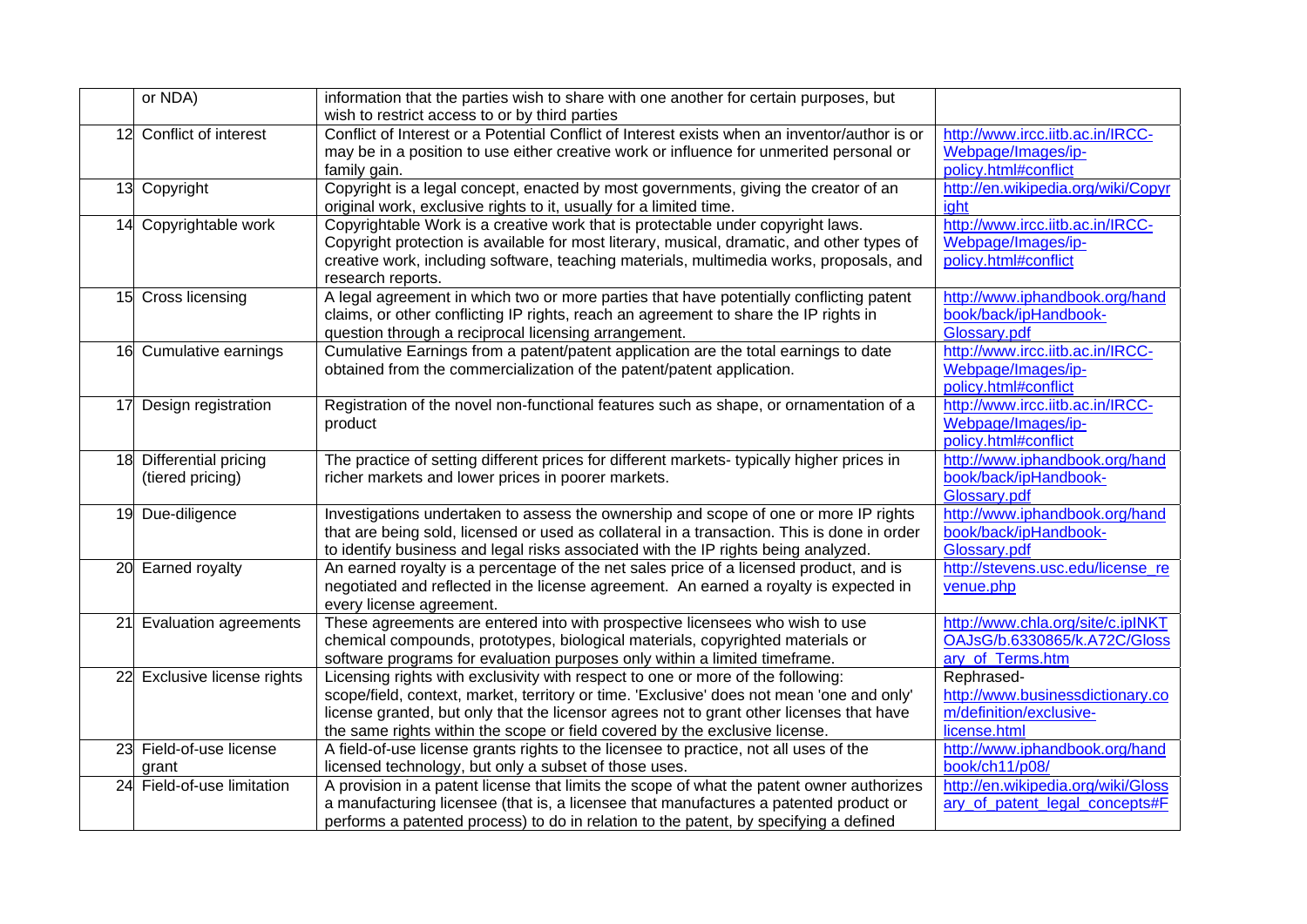|    |                                              | field of permissible operation or specifying fields from which the licensee is excluded.                                                                                                                                                                                                                                                                                                                                                                                     |                                                                                                                                                                        |
|----|----------------------------------------------|------------------------------------------------------------------------------------------------------------------------------------------------------------------------------------------------------------------------------------------------------------------------------------------------------------------------------------------------------------------------------------------------------------------------------------------------------------------------------|------------------------------------------------------------------------------------------------------------------------------------------------------------------------|
|    | 25 Foreground IP                             | Intellectual Property arising from the research and development undertaken within this<br>project after the date of signature of this agreement whether generated by one Party or<br>two or more Parties jointly.                                                                                                                                                                                                                                                            | Annex 8: Intellectual<br>property<br>Science<br>rights,<br>for Peace,<br>NATO-<br>http://www.nato.int/science/infor<br>mation for grantees/projectplan<br>s/index.html |
|    | 26 Freedom from suit<br>(Non-suit agreement) | A "non suit" agreement is an agreement that an IP holder will not assert these IP rights<br>against one or more parties to the agreement. The advantage for institutions or<br>companies granting innovations is that they won't have to fear any liability by using<br>these clauses                                                                                                                                                                                        | http://en.wikipedia.org/wiki/Huma<br>nitarian Use Licenses                                                                                                             |
| 27 | Freedom to practice<br>(Freedom to operate)  | A freedom-to-operate search is a search aimed at establishing whether a product or<br>process is covered by patent rights, including patent and patent applications. If it does,<br>commercially exploiting the product or process may lead to patent infringement.<br>Freedom-to-operate analyses and opinions are aimed at determining the risk of patent<br>infringement in that respect. These searches and opinions are also called clearance<br>searches and opinions. | http://en.wikipedia.org/wiki/Gloss<br>ary_of_patent_legal_concepts                                                                                                     |
|    | 28 Indemnities                               | An indemnity is a sum paid by A to B by way of compensation for a particular loss<br>suffered by B. The indemnitor (A) may or may not be responsible for the loss suffered<br>by the indemnitee (B). Forms of indemnity include cash payments, repairs,<br>replacement, and reinstatement.                                                                                                                                                                                   | http://en.wikipedia.org/wiki/Inde<br>mnity                                                                                                                             |
|    | 29 Intellectual property                     | Intellectual Property includes but is not limited to copyrights and copyrightable<br>materials, patented and patentable inventions, tangible research results, trademarks,<br>service marks and trade secrets                                                                                                                                                                                                                                                                | http://www.ircc.iitb.ac.in/IRCC-<br>Webpage/Images/ip-<br>policy.html#conflict                                                                                         |
| 30 | Intellectual property<br>management          | The means by which an institutionally owned IP portfolio is managed with regard to<br>marketing, patenting, licensing, and administration.                                                                                                                                                                                                                                                                                                                                   | http://www.iphandbook.org/hand<br>book/back/ipHandbook-<br>Glossary.pdf                                                                                                |
|    | 31 Invention                                 | Invention includes but is not limited to any new and useful process, formula or machine<br>conceived or first reduced to practice in whole or in part, defined within the purview of<br>the Patent Act. Inventor(s) are person(s) who produce an invention.                                                                                                                                                                                                                  | http://www.ircc.iitb.ac.in/IRCC-<br>Webpage/Images/ip-<br>policy.html#conflict                                                                                         |
| 32 | Invention disclosure                         | An invention disclosure, or invention disclosure report, is a confidential document<br>written by a scientist or engineer (an inventor) for use by a company's patent<br>department, or by an external patent attorney, to determine whether patent protection<br>should be sought for the described invention.                                                                                                                                                              | Rephrased-<br>http://en.wikipedia.org/wiki/Invent<br>ion_disclosure                                                                                                    |
|    | 33 Inventor                                  | The actual devisor of an invention that is the subject of a patent. The inventor's<br>employer is not the inventor. More than one inventor can be named on a patent.                                                                                                                                                                                                                                                                                                         | http://en.wikipedia.org/wiki/Gloss<br>ary of patent legal concepts#I                                                                                                   |
| 34 | Joint inventors                              | Two or more inventors of a single invention who work together during the inventive<br>process.                                                                                                                                                                                                                                                                                                                                                                               | http://www.iphandbook.org/hand<br>book/back/ipHandbook-<br>Glossary.pdf                                                                                                |
|    | 35 Know-how/ know-why/<br>know-what          | Know-how (or knowhow as it is sometimes written) is practical knowledge of how to get<br>something done, as opposed to "know-what" (facts), "know-why" (science), or "know-                                                                                                                                                                                                                                                                                                  | http://en.wikipedia.org/wiki/Know<br>-how                                                                                                                              |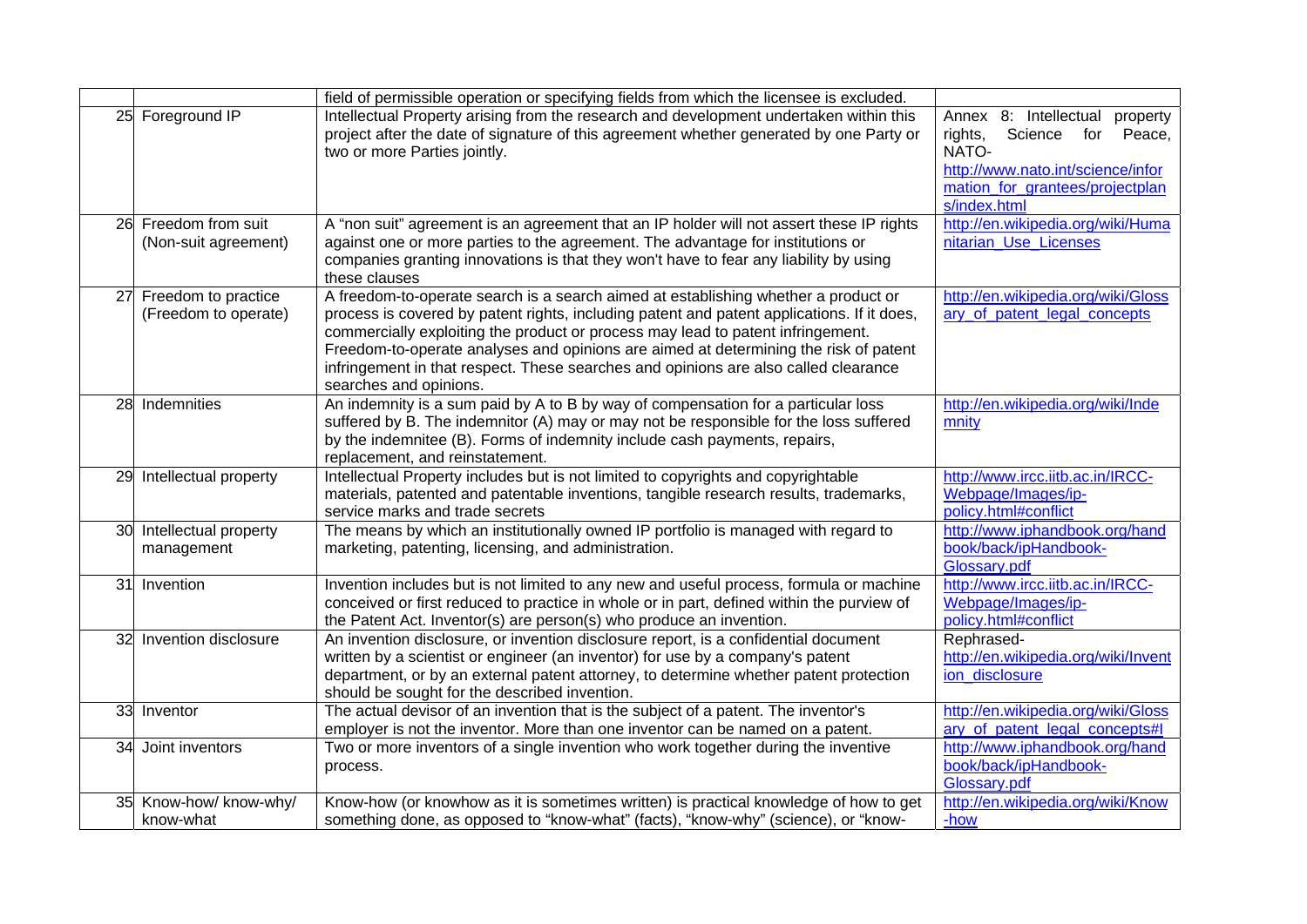|    |                                         | who" (networking). Know-how is often tacit knowledge, which means that it is difficult to<br>transfer to another person by means of writing it down or verbalising it. The opposite of                                                                                                                                                                                                                                                                |                                                                                    |
|----|-----------------------------------------|-------------------------------------------------------------------------------------------------------------------------------------------------------------------------------------------------------------------------------------------------------------------------------------------------------------------------------------------------------------------------------------------------------------------------------------------------------|------------------------------------------------------------------------------------|
|    |                                         | tacit knowledge is explicit knowledge.                                                                                                                                                                                                                                                                                                                                                                                                                |                                                                                    |
|    | 36 License election notice              | Notice given by a party signed up for a technology option electing for a license during<br>or at the end of option period.                                                                                                                                                                                                                                                                                                                            |                                                                                    |
|    | 37 License In                           | The process by which a person, company, or institution obtains permission to use the<br>intellectual property owned by someone else.                                                                                                                                                                                                                                                                                                                  | http://www.iphandbook.org/hand<br>book/back/ipHandbook-<br>Glossary.pdf            |
|    | 38 License issue fee                    | The up-front license issue fee is a onetime fee due at the execution of the license<br>agreement, or on an otherwise agreed to date or payment schedule. The amount of this<br>fee is related to the value of the invention and rights granted to the licensee. These<br>fees can range from a few thousand dollars to millions or more, depending on a number<br>of factors. For start-ups, an issue fee might be postponed while capital is raised. | http://stevens.usc.edu/license_re<br>venue.php                                     |
|    | 39 License of rights                    | An endorsement on a patent to the effect that anyone may obtain a license upon<br>reasonable terms.                                                                                                                                                                                                                                                                                                                                                   | http://ipmall.info/hosted resourc<br>es/patent_searching_glossary.p<br>df          |
|    | 40 License Out                          | The process by which one person, company, or institution extends to another person,<br>company, or institution permission to use the former's intellectual property.                                                                                                                                                                                                                                                                                  | http://www.iphandbook.org/hand<br>book/back/ipHandbook-<br>Glossary.pdf            |
|    | 41 Licensing                            | A contract wherein a party (the "licensor") grants to another party (the "licensee") the<br>authorization to use an invention which is subject to a patent, generally in exchange of<br>a financial compensation, the royalties. A license can be limited to a specific scope or<br>field, such as context, market, territory, or time.                                                                                                               | Rephrased-<br>http://en.wikipedia.org/wiki/Gloss<br>ary of patent legal concepts#L |
| 42 | Maintenance fee                         | A fee to be paid to maintain a patent or a patent application in force. Also called<br>"annuity fee" or "renewal fee".                                                                                                                                                                                                                                                                                                                                | http://en.wikipedia.org/wiki/Gloss<br>ary of patent legal concepts#L               |
|    | 43 Milestone payments                   | Payments by a customer, licensee, or by an investor against the successful completion,<br>by the company, of pre-defined development milestones.                                                                                                                                                                                                                                                                                                      | http://www.invention2venture.org<br>/ourresources/glossary/                        |
|    | 44 Mutually exclusive<br>license rights | A category of exclusive license rights where in two parties share exclusivity.                                                                                                                                                                                                                                                                                                                                                                        |                                                                                    |
|    | 45 Net earnings                         | Earnings resulting from the licensing or commercialisation of the IP, reduced by the<br>outstanding actual expenses incurred in obtaining and commercialization of the IP.                                                                                                                                                                                                                                                                            | http://www.ircc.iitb.ac.in/IRCC-<br>Webpage/Images/ip-<br>policy.html#conflict     |
|    | 46 Non-assignable                       | A condition whereby a licensing agreement and/or the rights, obligations and terms<br>thereof may not be assigned to any party who is not a signatory to the agreement.                                                                                                                                                                                                                                                                               | http://www.iphandbook.org/hand<br>book/back/ipHandbook-<br>Glossary.pdf            |
| 47 | Non-exclusive license<br>rights         | A license in which the same rights to an intellectual property are granted to several<br>licensees within the same scope or field, consecutively or simultaneously.                                                                                                                                                                                                                                                                                   | http://www.businessdictionary.co<br>m/definition/non-exclusive-<br>license.html    |
|    | 48 Non-transferable                     | The licensing agreement and/or the rights, obligations, and terms thereof that may not<br>be sold, given, assigned or otherwise conveyed to any party who is not a signatory to<br>the agreement.                                                                                                                                                                                                                                                     | http://www.iphandbook.org/hand<br>book/back/ipHandbook-<br>Glossary.pdf            |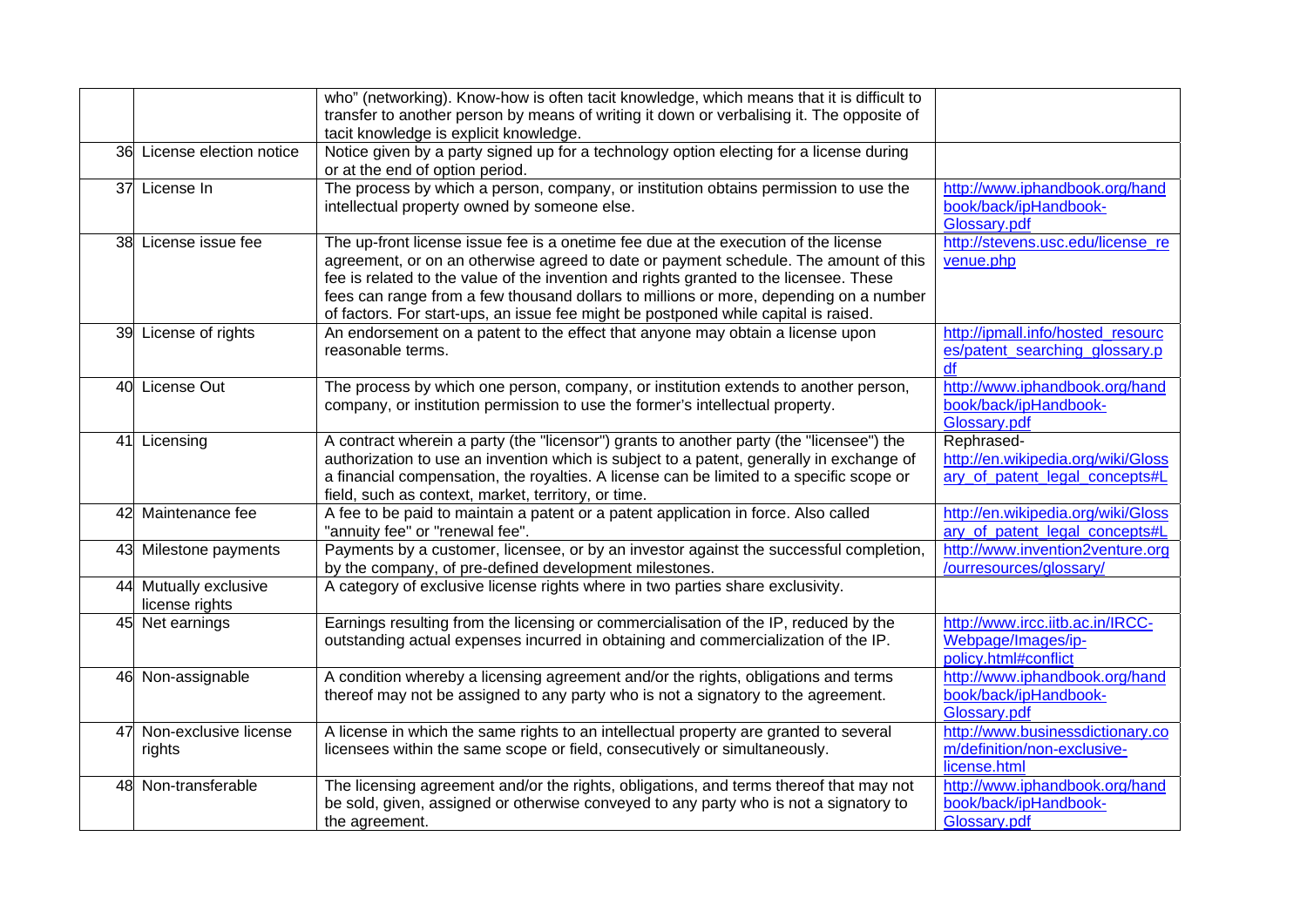|    | 49 Offsets                                               | Offsets allow a license to make reduced payments in lieu of pre-agreed costs incurred<br>by the licensee.                                                                                                                                                                                                                                                                                                                                                                                                                |                                                                                              |
|----|----------------------------------------------------------|--------------------------------------------------------------------------------------------------------------------------------------------------------------------------------------------------------------------------------------------------------------------------------------------------------------------------------------------------------------------------------------------------------------------------------------------------------------------------------------------------------------------------|----------------------------------------------------------------------------------------------|
|    | 50 Option agreement                                      | An option agreement provides a company a time-limited right to obtain a full license<br>agreement by "exercising" the option to obtain this license. Options are typically used in<br>instances where the company would like to do further research and development to<br>evaluate the technology prior to entering into a full license agreement. One of the key<br>differences between an option and license agreement is that the former does not allow<br>the company to commercially market and sell the technology | https://oip.ucla.edu/business-<br>community/working-with-<br>us/types-of-agreements          |
|    | 51 Patent                                                | Patent means the exclusive right granted by law for making, using or selling an<br>invention.                                                                                                                                                                                                                                                                                                                                                                                                                            | http://www.ircc.iitb.ac.in/IRCC-<br>Webpage/Images/ip-<br>policy.html#conflict               |
|    | 52 Patent pool                                           | A consortium of at least two companies agreeing to cross-license patents and other IP<br>rights relating to a particular technology.                                                                                                                                                                                                                                                                                                                                                                                     | http://en.wikipedia.org/wiki/Gloss<br>ary_of_patent_legal_concepts#L                         |
|    | 53 Patent portfolio                                      | A collection of patents owned by a single entity, such as an individual or corporation.                                                                                                                                                                                                                                                                                                                                                                                                                                  | http://en.wikipedia.org/wiki/Gloss<br>ary of patent legal concepts#L                         |
|    | 54 Patent thicket                                        | A dense web of overlapping intellectual property rights that a company must navigate<br>through in order to commercialize new technology.                                                                                                                                                                                                                                                                                                                                                                                | http://en.wikipedia.org/wiki/Gloss<br>ary_of_patent_legal_concepts#L                         |
|    | 55 Patent troll                                          | Pejorative term for certain patent holders that use patent infringement litigation threats<br>in a manner considered unduly aggressive or opportunistic.                                                                                                                                                                                                                                                                                                                                                                 | http://en.wikipedia.org/wiki/Gloss<br>ary_of_patent_legal_concepts#L                         |
|    | 56 Patent watch                                          | A process for monitoring newly issued patents on a periodic basis to see if any of these<br>patents might be of interest.                                                                                                                                                                                                                                                                                                                                                                                                | http://en.wikipedia.org/wiki/Gloss<br>ary of patent legal concepts#L                         |
|    | 57 Pay-for-delay                                         | A deal under which a company holding a patent on a drug pays a generic manufacturer<br>to delay its launch of a cheap copy of the drug.                                                                                                                                                                                                                                                                                                                                                                                  | http://en.wikipedia.org/wiki/Gloss<br>ary_of_patent_legal_concepts#L                         |
|    | 58 PCT application                                       | A Patent Co-operation Treaty is a system of filing a patent application in several<br>countries through a single application keeping the priority of the first filing in any of the<br>countries within the PCT system. This is administered by the World Intellectual Property<br>Organisation (WIPO) in Geneva. It is not a patent granting system.                                                                                                                                                                    | Rephrased-<br>http://www.ircc.iitb.ac.in/IRCC-<br>Webpage/Images/ip-<br>policy.html#conflict |
|    | 59 Prior art                                             | Material publicly available prior to the priority date of an application which may<br>anticipate the subject of and prevent the grant of a patent.                                                                                                                                                                                                                                                                                                                                                                       | http://en.wikipedia.org/wiki/Gloss<br>ary of patent legal concepts#L                         |
|    | 60 Project IP                                            | The intellectual property generated as a result of a sponsored or a collaborative<br>research project.                                                                                                                                                                                                                                                                                                                                                                                                                   |                                                                                              |
|    | 61 Publication                                           | Patent applications are generally published 18 months after the earliest priority date of<br>the application. Prior to that publication the application is confidential to the patent<br>office. After publication, depending upon local rules, certain parts of the application file<br>may remain confidential, but it is common for all communications between an Applicant<br>(or his agent) and the patent office to be publicly available.                                                                         | http://en.wikipedia.org/wiki/Paten<br>t_application#Publication                              |
| 62 | Reasonable And Non<br>Discriminatory (RAND)<br>licensing | A type of licensing typically used during standardisation processes.                                                                                                                                                                                                                                                                                                                                                                                                                                                     | http://en.wikipedia.org/wiki/Gloss<br>ary_of_patent_legal_concepts#L                         |
|    | 63 Research support                                      | An arrangement in the licensing agreement under which the partner shares later stage,<br>higher development costs- normally paid on an FTE basis to cover fully loaded costs.                                                                                                                                                                                                                                                                                                                                            | Dr Ashley Stevens on 'Valuation<br>of Technology' at the ASTP                                |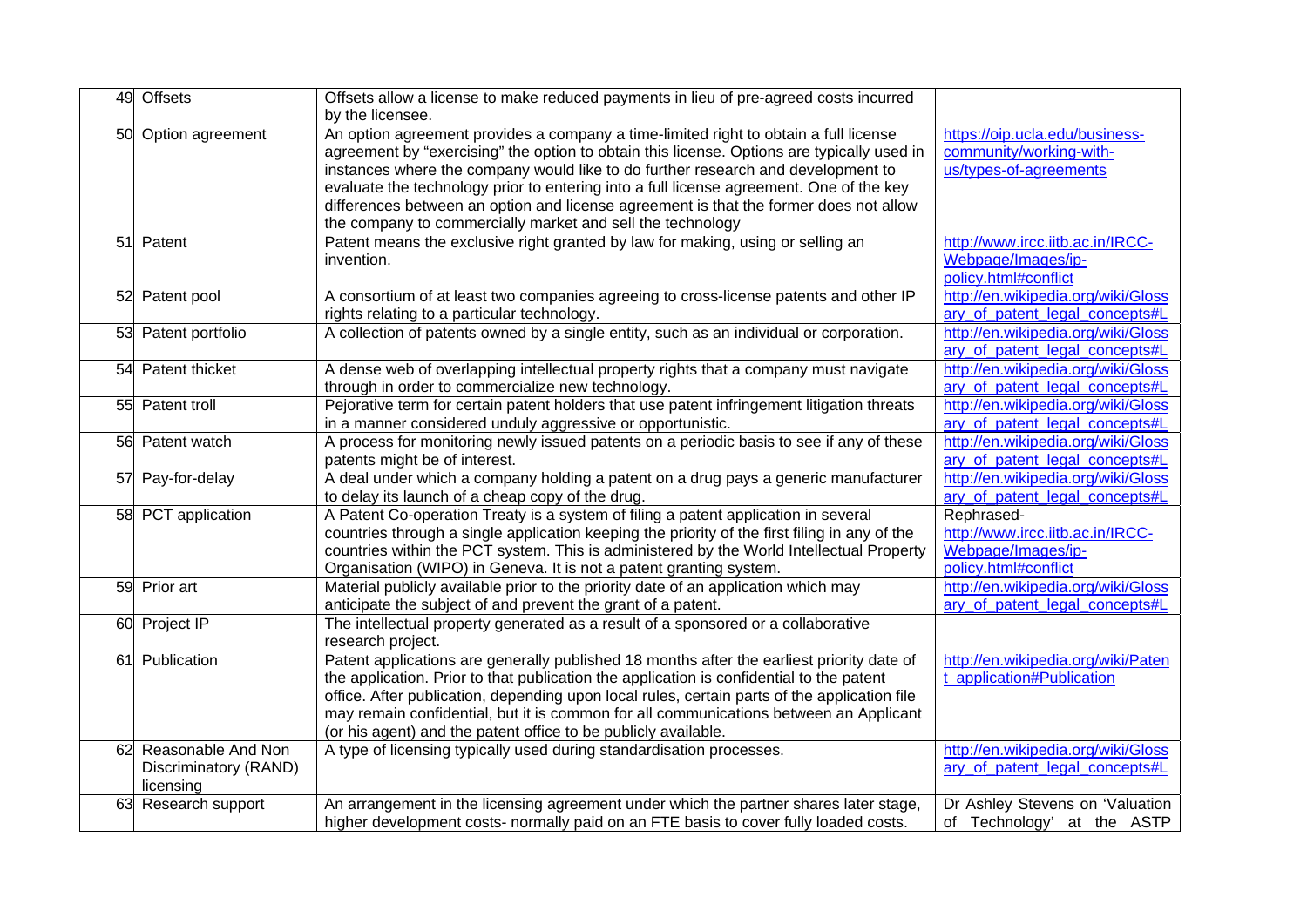|                           |                                                                                              | Conference<br>Annual<br>2009-      |
|---------------------------|----------------------------------------------------------------------------------------------|------------------------------------|
|                           |                                                                                              | http://www.astp.net/ASTP event     |
|                           |                                                                                              | s/Forthcoming%20events/Ghent/      |
|                           |                                                                                              | Website/Day%201%20-                |
|                           |                                                                                              | %20Thursday/Ashley%20Steven        |
|                           |                                                                                              | $s\%20-$                           |
|                           |                                                                                              | %20Valuation%20of%20Technol        |
|                           |                                                                                              | ogies.pdf                          |
| 64 Revocability           | Assignments made for consideration are irrevocable, meaning that the assignor                | http://en.wikipedia.org/wiki/Assig |
|                           | permanently gives up the legal right to take back the assignment once it has been            | nment_(law)#Revocability           |
|                           | made.                                                                                        |                                    |
| 65 Revocation action      | Lawsuit initiated by a party requesting a patent to be declared invalid, i.e. to be          | http://en.wikipedia.org/wiki/Gloss |
|                           | revoked. Also called "nullity action".                                                       | ary of patent legal concepts#L     |
| 66 Right of first refusal | Right of first refusal (ROFR or RFR) is a contractual right that gives its holder the option | http://en.wikipedia.org/wiki/Right |
|                           | to enter a business transaction with the owner of something, according to specified          | of first refusal                   |
|                           | terms, before the owner is entitled to enter into that transaction with a third party. In    |                                    |
|                           | brief, the right of first refusal is similar in concept to a call option.                    |                                    |
| 67 Royalty interest       | A royalty interest is the right to collect a stream of future royalty payments, often used   | http://en.wikipedia.org/wiki/Royal |
|                           | in the oil and music industries to describe a percentage ownership of future production      | ties                               |
|                           | or revenues from given leasehold, which may be divested from the original owner of the       |                                    |
|                           | asset.                                                                                       |                                    |
| 68 Royalty rate           | Royalty rate assessment is a practical tool to gauge the impact of a royalty commitment      | http://en.wikipedia.org/wiki/Royal |
| assessment                | in a technology contract to the business interests of the contracting parties. In this       | ty_rate_assessment                 |
|                           | coverage, the terms 'royalty', 'royalty rate' and 'royalties' are used interchangeably.      |                                    |
| 69 Royalty stacking       | A royalty stacking provision refers to a commonly used term in license agreements            | http://alangutterman.typepad.co    |
| provision                 | where the a licensee of patented technology who intends to manufacture products              | m/emergingcompanies/2008/06/r      |
|                           | under the license also expects that it will be necessary to obtain additional licenses       | oyalty-stacking-provisions.html    |
|                           | from other parties who own rights in related, or actual or potentially overlapping,          |                                    |
|                           | technologies.                                                                                |                                    |
| 70 Royalty/ Running       | Royalties (sometimes, running royalties, or private sector taxes) are usage-based            | http://en.wikipedia.org/wiki/Royal |
| royalty rates             | payments made by one party (the "licensee") to another (the "licensor") for the right to     | ties                               |
|                           | ongoing use of an asset, sometimes an intellectual property (IP). Royalties are typically    |                                    |
|                           | agreed upon as a percentage of gross or net revenues derived from the use of an asset        |                                    |
|                           | or a fixed price per unit sold of an item of such, but there are also other modes and        |                                    |
| 71 Software               | metrics of compensation.<br>Software means anything executable in a computer.                | http://www.ircc.iitb.ac.in/IRCC-   |
|                           |                                                                                              | Webpage/Images/ip-                 |
|                           |                                                                                              | policy.html#conflict               |
| 72 Software patent        | A patent in the field of computer software. Some types of inventions in the field of         | http://en.wikipedia.org/wiki/Gloss |
|                           | software are legally considered non-patentable subject-matter, depending on the              | ary_of_patent_legal_concepts#L     |
|                           | jurisdiction. See also software patents under the European Patent Convention, under          |                                    |
|                           |                                                                                              |                                    |